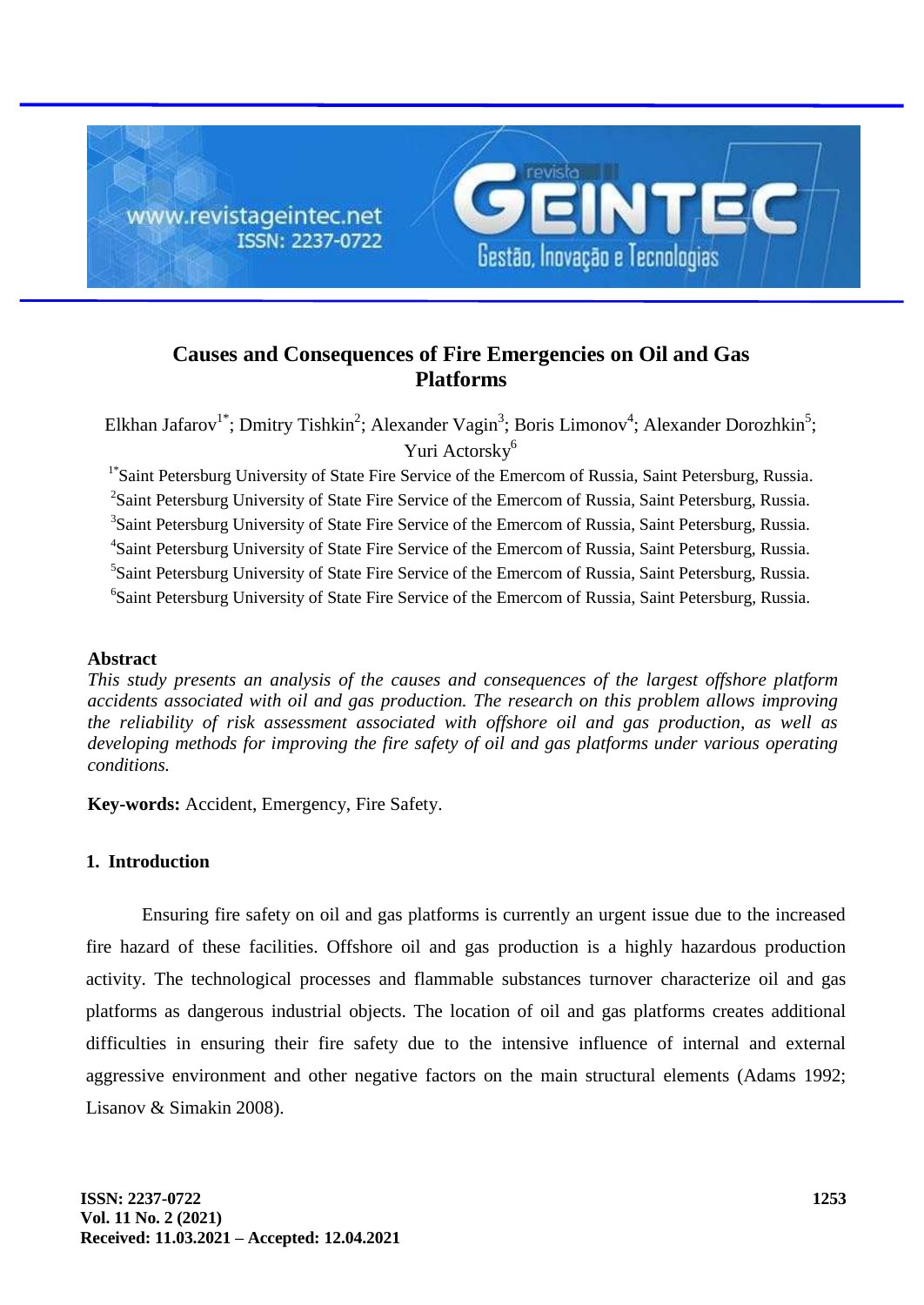There have been several major accidents with catastrophic consequences in the global history of continental shelf development due to the low level of preparedness of oil and gas platforms and their operating personnel for extreme operating conditions (Det Norske Veritas 2007).

# **2. Results**

To identify the main problems in ensuring the fire safety of oil and gas platforms and their resilience to various adverse factors, the consequences of major accidents at such facilities are presented in Table 1.

| Date and                              | Type of                                  | A brief description of the accident and the                                                                                                                                                          | Number of casualties and damage                                                                                     |
|---------------------------------------|------------------------------------------|------------------------------------------------------------------------------------------------------------------------------------------------------------------------------------------------------|---------------------------------------------------------------------------------------------------------------------|
| place                                 | accident                                 | main causes                                                                                                                                                                                          |                                                                                                                     |
| 3 June                                | Platform                                 | Oil spill followed by inflammation and                                                                                                                                                               | Completely collapsed platform and                                                                                   |
| 1979                                  | collapse,                                | explosion after contact with gaseous                                                                                                                                                                 | enormous environmental damage                                                                                       |
| Gulf of                               | explosion, fire,                         | fumes from the engine powering the                                                                                                                                                                   | - about 120,000 tonnes of oil                                                                                       |
| Mexico                                | oil spill                                | derrick on the platform                                                                                                                                                                              | settled on the bottom of the Gulf                                                                                   |
| 27<br>March<br>1980                   | Platform<br>collapse, fire,              | As a result of the strong storm wind, one<br>of the five supporting structures collapsed<br>due to deterioration. Further damage                                                                     | 123 casualties, damage —<br>completely collapsed platform                                                           |
| North<br>Sea                          | explosion                                | caused the platform to overturn with<br>subsequent fire and explosion                                                                                                                                |                                                                                                                     |
| 6 July<br>1988<br>North<br>Sea        | Explosion, fire,<br>platform<br>collapse | During operations in the gas field, a series<br>of consecutive pipeline explosions<br>occurred, resulting in a fire and further<br>collapse of the platform                                          | 164 casualties, completely<br>collapsed platform                                                                    |
| 21<br>August<br>2009<br>Timor<br>Sea  | Fire, oil spill                          | There was a release of oil and gas from<br>the well during drilling operations,<br>followed by a fire                                                                                                | Oil spillage of up to $90,000 \text{ km}^2$ .<br>No casualties                                                      |
| 20 April<br>2010<br>Gulf of<br>Mexico | Explosion, fire,<br>oil spill            | Pressurized gas escaped onto the deck of<br>the platform with a subsequent explosion<br>and fire. This is the biggest environmental<br>disaster in the history of offshore oil and<br>gas production | 11 casualties, spillage of more than<br>4 million barrels of oil into the<br>Gulf, platform completely<br>collapsed |

Table 1- Major accidents on offshore oil and gas platforms

These examples show that accidents on offshore oil and gas platforms are almost always accompanied by many human casualties due to the vulnerability of personnel to the high-temperature effects of fire and toxic products of combustion. The negative impact on people is magnified many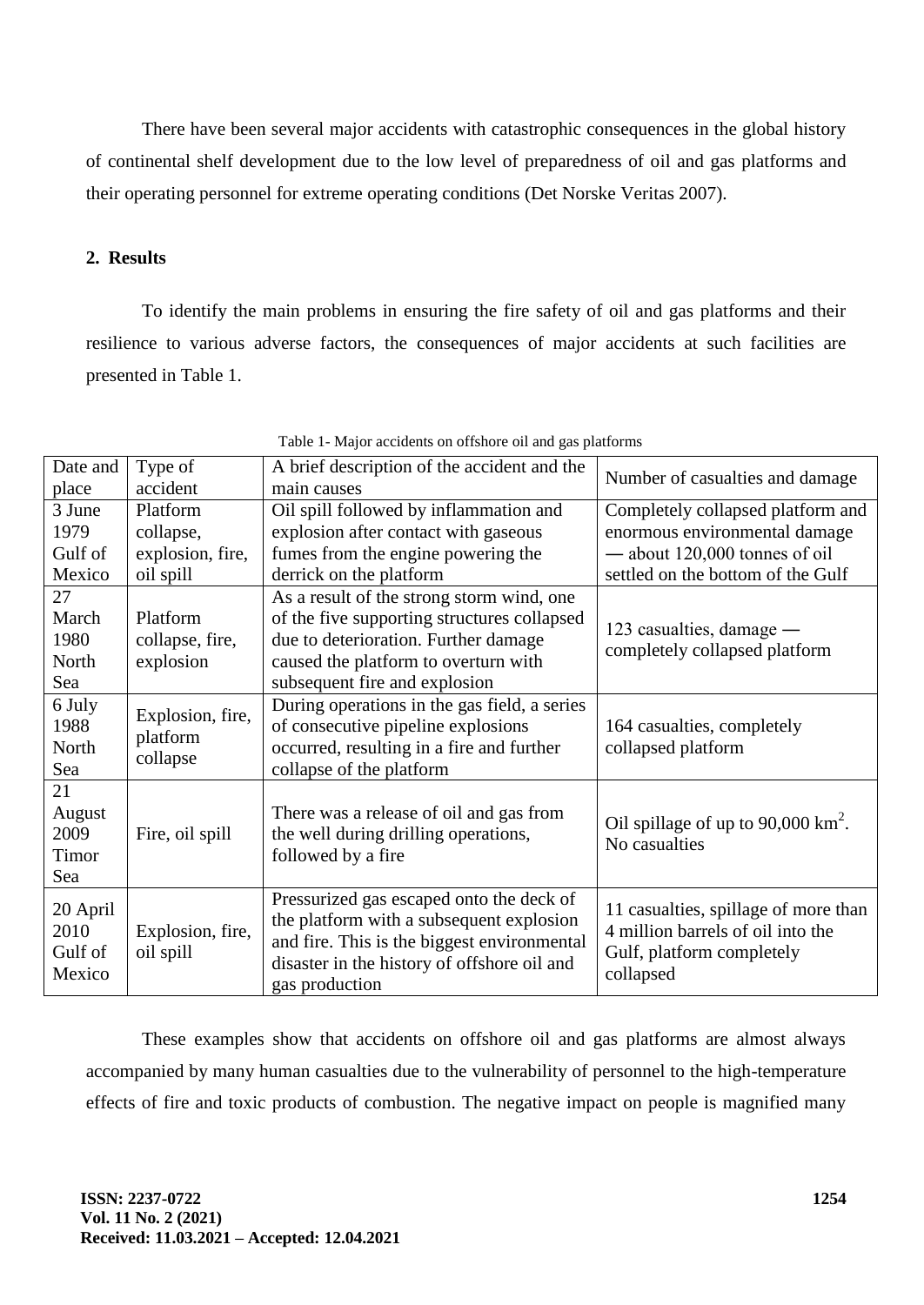times over by the limited space on the platform and, thus, the difficulty of evacuation (Dzhafarov et al. 2018; Lisanov et al. 2010).

The general analysis of the data in Table 1 allows us to conclude that the risk of accidents at oil and gas platforms with catastrophic consequences has decreased to some extent at present. However, individual accidents at such oil and gas facilities demonstrate the possibility of causing huge material damage and large-scale environmental damage almost at any time regardless of the constant improvement and development of offshore hydrocarbon production technologies.

A general analysis of known accidents at offshore oil and gas fields allows grouping accidents by regions (Fig. 1):

- North Sea:
- Gulf of Mexico;
- Mediterranean Sea;
- Caspian Sea/Black Sea;
- Rest of Europe;
- Other regions.

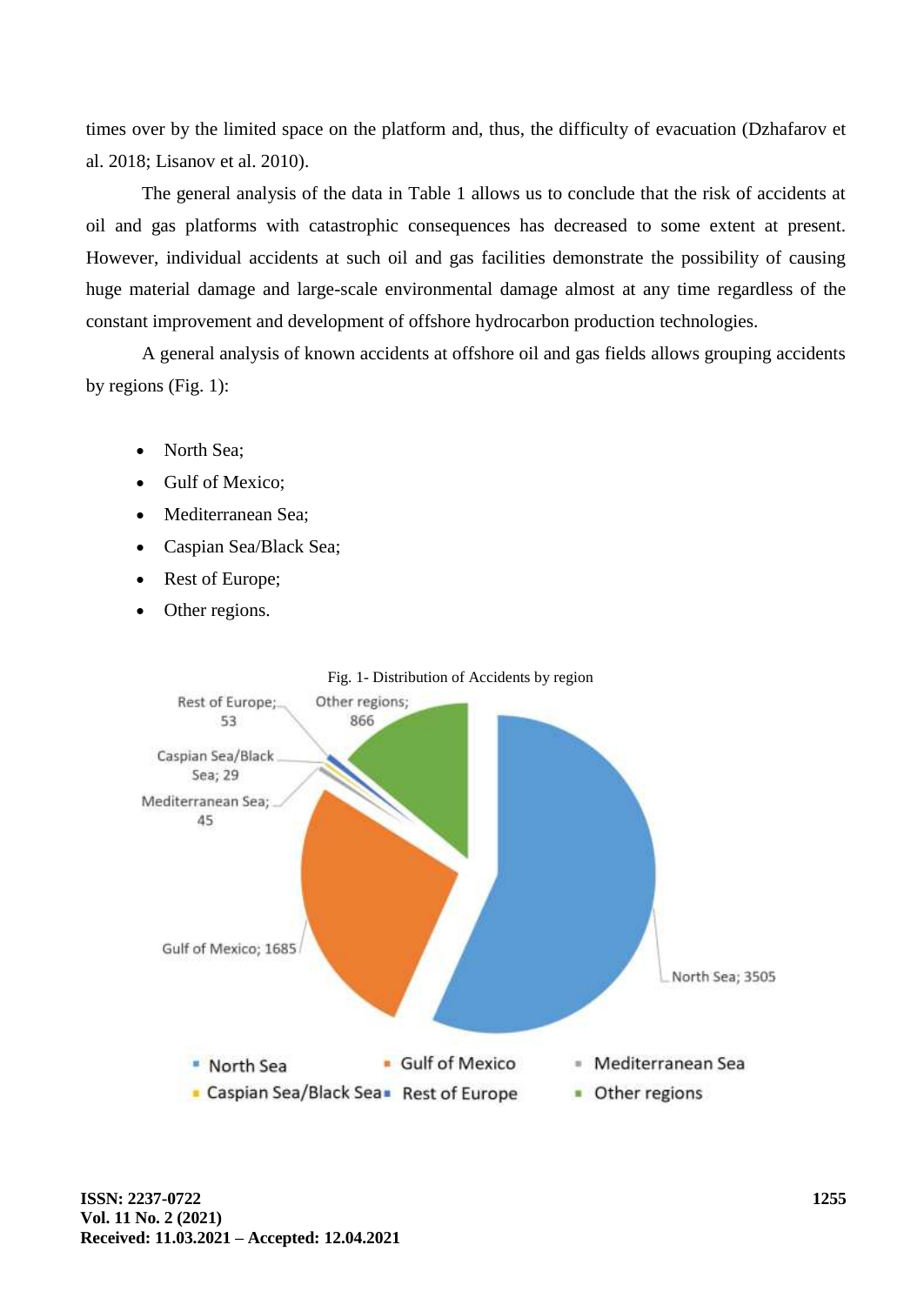Oil and gas platform accidents can also be classified according to several causal indicators (Fig. 2):

- Collapse of the platform foundations and structures;
- Failure of a particular piece of equipment;
- Failure of all equipment.



Fig. 2- Causes of Accidents on Oil and Gas Platforms

Oil and gas platforms are characterized by an exceptionally high accident rate when drilling wells. An accidental well blowout is one of the most dangerous accidents on drilling rigs, leading to the collapse of entire offshore platforms.

## **3. Discussion**

According to the results, we conclude that the main physical manifestations of accidents and their accompanying associated hazards on oil and gas platforms are:

- Gas leaks during drilling of wells, as well as at the stage of operation, including gas inflammation;
- Bursting of oil or gas pipelines undivided, destruction of containers, apparatus, tanks with natural gas under pressure with emission, including gas inflammation and formation of jet flame;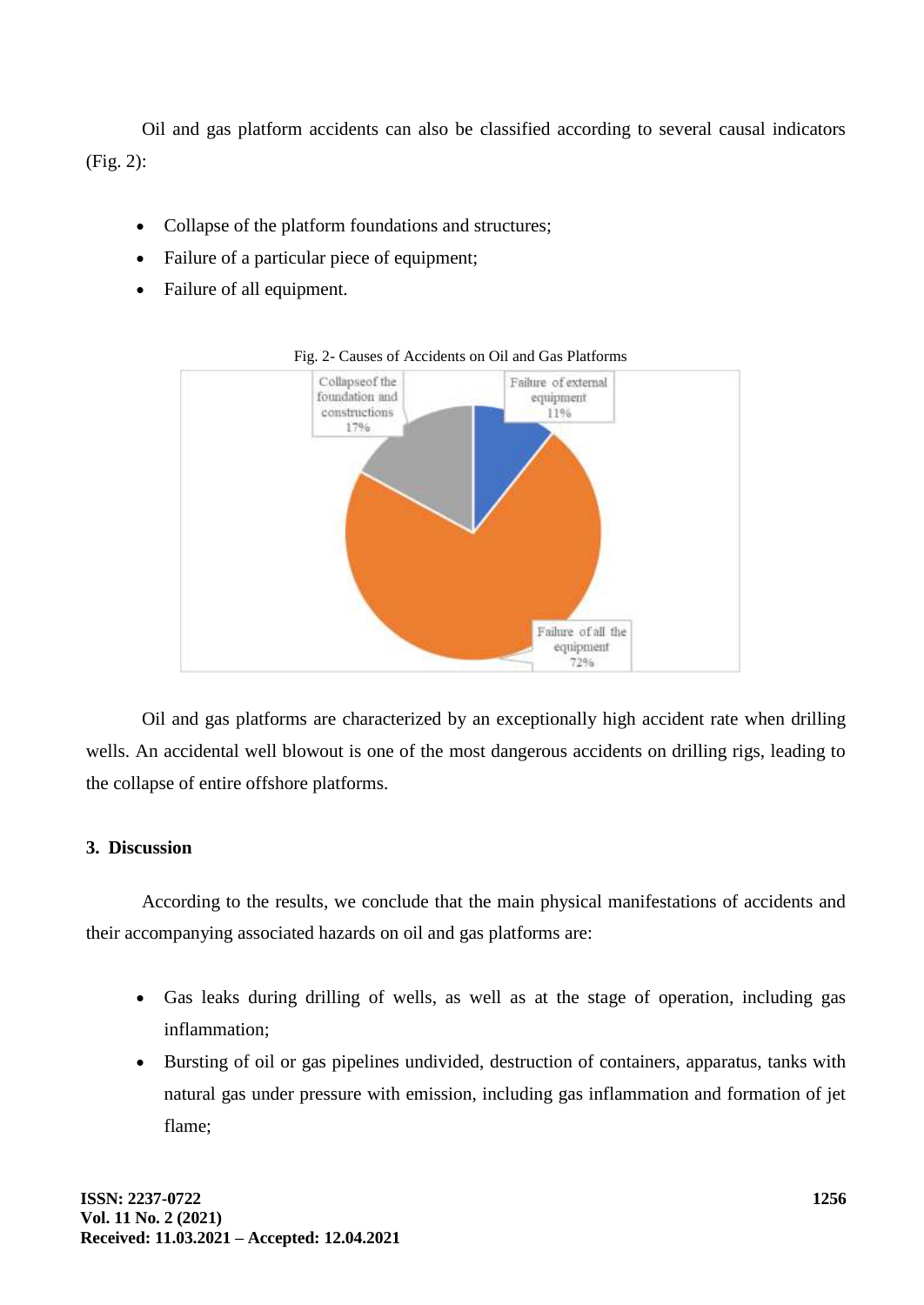- Leakage of natural gas into rooms with the formation of an explosive mixture, its inflammation and explosive transformation;
- Explosion of fuel mixture in the tanks with gas condensate and diesel fuel with subsequent spillage, inflammation of flammable liquids, and burning in the form of a spill fire with the following casualties spreading near the accident place: shards and parts of the containers, apparatus, direct flame effect, and high-temperature effect;
- Leakage of flammable liquid (fuel, oil, methanol) from containers, tanks, and pipelines with the formation of a puddle of the spill and further inflammation from an inflammation source or by self-inflammation.

Major accidents in the history of offshore oil and gas production play a crucial role in the process of studying the problem of ensuring their fire safety. Based on the study of these accident scenarios, the probability of occurrence of each stage of accidents and minimize the risks can be established. It can help to reduce the material and environmental damage and the loss of life in case of new emergencies on oil and gas platforms (Akterskii et al. 2019).

Based on the conducted analysis, we can determine the main shortcomings in ensuring fire safety of oil and gas platforms:

- High level of fire hazards in technological processes of offshore oil and gas production;
- Low level of fire safety assurance (prevention of fires, maintaining structural integrity, safe evacuation routes);
- Low level of staff training for potential risks;
- Lack of practical skills of personnel in case of fire.
- Considering the high level of fire hazards at these facilities, the following recommendations can be offered:
- The necessity to develop international coordination for the collection and exchange of information on accidents at offshore oil and gas production facilities in a single agreed format;
- Particular attention should be paid to oil spills, and specifically to rapid response measures for preventing environmental disasters;
- Comprehensive improvement in the fire resistance limits of oil and gas platform carriers is needed to increase the time to safely evacuate people and increase the probability of preserving the integrity of the platform (avoiding collapse).